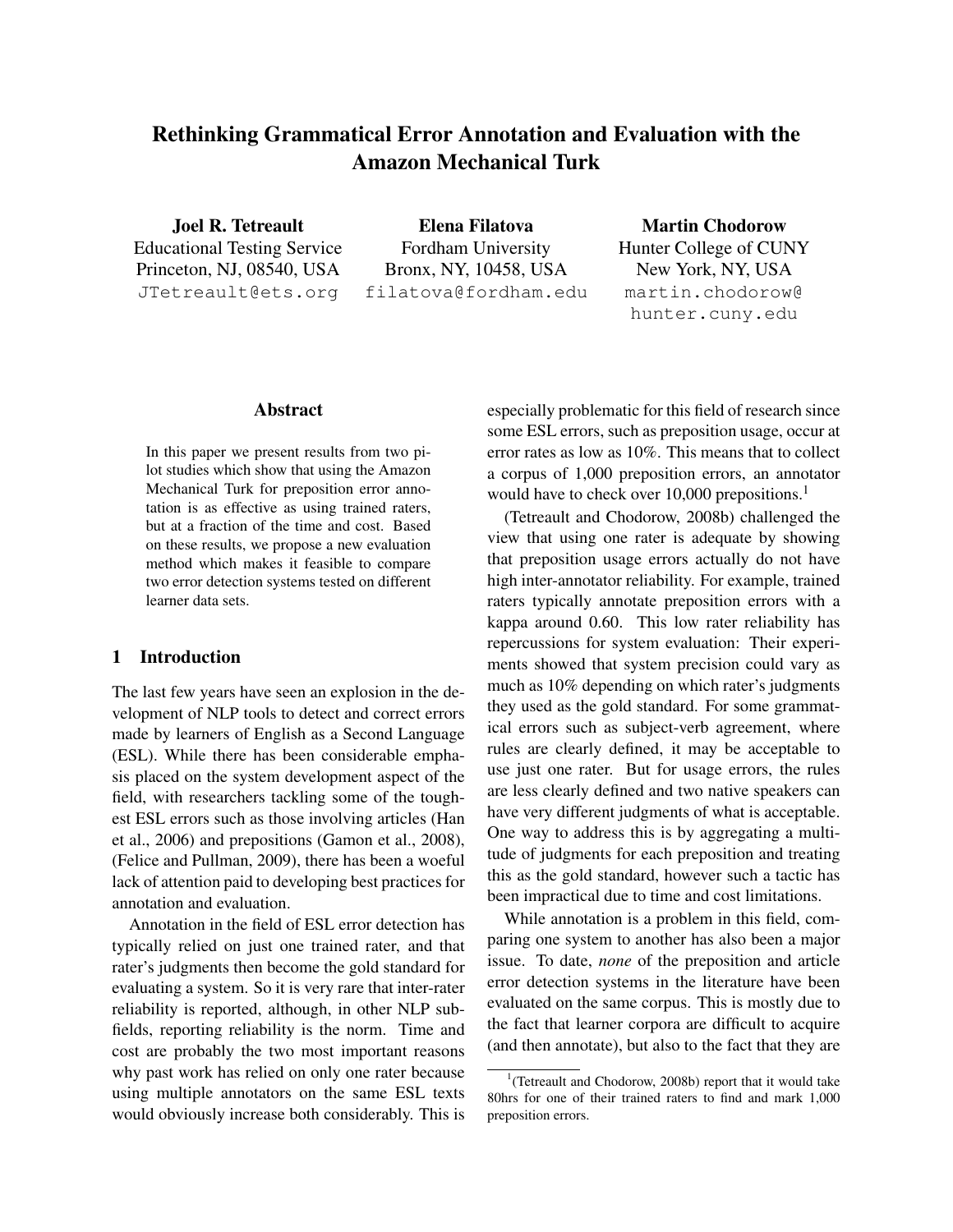usually proprietary and cannot be shared. Examples include the Cambridge Learners Corpus<sup>2</sup> used in (Felice and Pullman, 2009), and TOEFL data, used in (Tetreault and Chodorow, 2008a). This makes it difficult to compare systems since learner corpora can be quite different. For example, the "difficulty" of a corpus can be affected by the L1 of the writers, the number of years they have been learning English, their age, and also where they learn English (in a native-speaking country or a non-native speaking country). In essence, learner corpora are not equal, so a system that performs at 50% precision in one corpus may actually perform at 80% precision on a different one. Such an inability to compare systems makes it difficult for this NLP research area to progress as quickly as it otherwise might.

In this paper we show that the Amazon Mechanical Turk (AMT), a fast and cheap source of untrained raters, can be used to alleviate several of the evaluation and annotation issues described above. Specifically we show:

- In terms of cost and time, AMT is an effective alternative to trained raters on the tasks of preposition selection in well-formed text and preposition error annotation in ESL text.
- With AMT, it is possible to efficiently collect multiple judgments for a target construction. Given this, we propose a new method for evaluation that finally allows two systems to be compared to one another even if they are tested on different corpora.

#### 2 Amazon Mechnical Turk

Amazon provides a service called the Mechanical Turk which allows requesters (companies, researchers, etc.) to post simple tasks (known as Human Intelligence Tasks, or HITs) to the AMT website for untrained raters to perform for payments as low as \$0.01 in many cases (Sheng et al., 2008). Recently, AMT has been shown to be an effective tool for annotation and evalatuation in NLP tasks ranging from word similarity detection and emotion detection (Snow et al., 2008) to Machine Translation quality evaluation (Callison-Burch, 2009). In these cases, a handful of untrained AMT workers (or Turkers) were found to be as effective as trained raters, but with the advantage of being considerably faster and less expensive. Given the success of using AMT in other areas of NLP, we test whether we can leverage it for our work in grammatical error detection, which is the focus of the pilot studies in the next two sections.

The presence of a *gold standard* in the above papers is crucial. In fact, the usability of AMT for text annotation has been demostrated in those studies by showing that non-experts' annotation converges to the gold standard developed by expert annotators. However, in our work we concentrate on tasks where there is no single gold standard, either because there are multiple prepositions that are acceptable in a given context or because the conventions of preposition usage simply do not conform to strict rules.

#### 3 Selection Task



Figure 1: Error Detection Task: Reliability of AMT as a function of number of judgments

Typically, an early step in developing a preposition or article error detection system is to test the system on well-formed text written by native speakers to see how well the system can predict, or select, the writer's preposition given the context around the preposition. (Tetreault and Chodorow, 2008b) showed that trained human raters can achieve very high agreement (78%) on this task. In their work, a rater was shown a sentence with a target preposition replaced with a blank, and the rater was asked to select the preposition that the writer may have used. We replicate this experiment not with trained raters but with the AMT to answer two research questions: 1. Can untrained raters be as effective as trained

<sup>&</sup>lt;sup>2</sup>http://www.cambridge.org/elt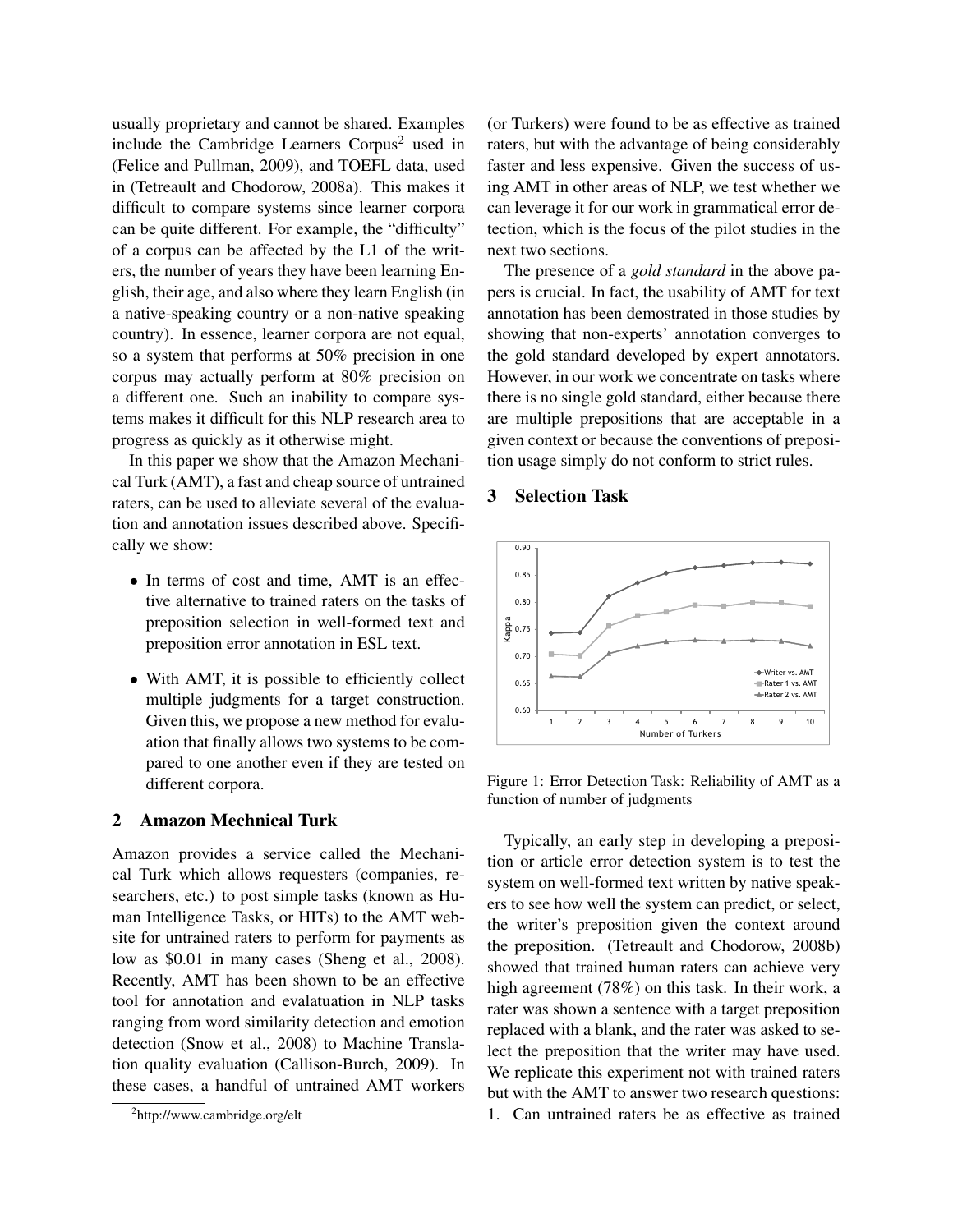raters? 2. If so, how many raters does it take to match trained raters?

In the experiment, a Turker was presented with a sentence from Microsoft's Encarta encyclopedia, with one preposition in that sentence replaced with a blank. There were 194 HITs (sentences) in all, and we requested 10 Turker judgments per HIT. Some Turkers did only one HIT, while others completed more than 100, though none did all 194. The Turkers' performance was analyzed by comparing their responses to those of two trained annotators and to the Encarta writer's preposition, which was considered the gold standard in this task. Comparing each trained annotator to the writer yielded a kappa of 0.822 and 0.778, and the two raters had a kappa of 0.742. To determine how many Turker responses would be required to match or exceed these levels of reliability, we randomly selected samples of various sizes from the sets of Turker responses for each sentence. For example, when samples were of size  $N =$ 4, four responses were randomly drawn from the set of ten responses that had been collected. The preposition that occurred most frequently in the sample was used as the Turker response for that sentence. In the case of a tie, a preposition was randomly drawn from those tied for most frequent. For each sample size, 100 samples were drawn and the mean values of agreement and kappa were calculated. The reliability results presented in Table 1 show that, with just three Turker responses, kappa with the writer (top line) is comparable to the values obtained from the trained annotators (around 0.8). Most notable is that with ten judgments, the reliability measures are much higher than those of the trained annotators.<sup>3</sup>

#### 4 Error Detection Task

While the previous results look quite encouraging, the task they are based on, preposition selection in well-formed text, is quite different from, and less challenging than, the task that a system must perform in detecting errors in learner writing. To examine the reliability of Turker preposition error judgments, we ran another experiment in which Turkers were presented with a preposition highlighted in a sentence taken from an ESL corpus, and were instructed to judge its usage as either *correct*, *incorrect*, or *the context is too ungrammatical to make a judgment*. The set consisted of 152 prepositions in total, and we requested 20 judgments per preposition. Previous work has shown this task to be a difficult one for trainer raters to attain high reliability. For example, (Tetreault and Chodorow, 2008b) found kappa between two raters averaged 0.630.

Because there is no gold standard for the error detection task, kappa was used to compare Turker responses to those of three trained annotators. Among the trained annotators, inter-kappa agreement ranged from 0.574 to 0.650, for a mean kappa of 0.606. In Figure 2, kappa is shown for the comparisons of Turker responses to each annotator for samples of various sizes ranging from  $N = 1$  to  $N = 18$ . At sample size  $N = 13$ , the average kappa is 0.608, virtually identical to the mean found among the trained annotators.



Figure 2: Error Detection Task: Reliability of AMT as a function of number of judgments

#### 5 Rethinking Evaluation

We contend that the Amazon Mechanical Turk can not only be used as an effective alternative annotation source, but can also be used to revamp evaluation since multiple judgments are now easily acquired. Instead of treating the task of error detection as a "black or white" distinction, where a preposition is either correct or incorrect, cases of preposition use can now be grouped into bins based on the level of agreement of the Turkers. For example, if 90% or more judge a preposition to be an error,

 $3$ We also experimented with 50 judgments per sentence, but agreement and kappa improved only negligibly.